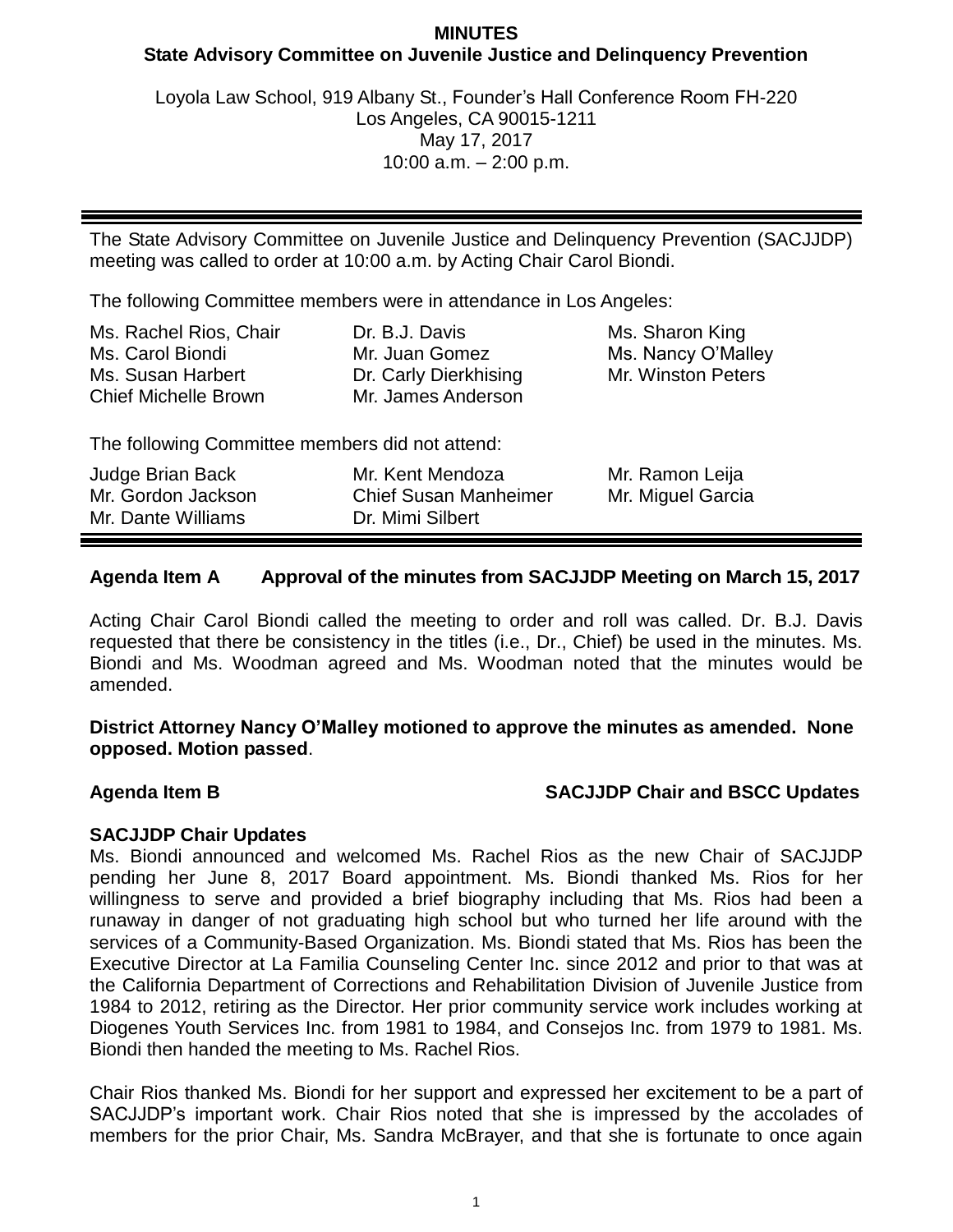follow in the footsteps of a great leader as she had done at La Familia, where the saying is, "Honor deep roots and celebrate new branches." Chair Rios stated that she would like the Committee to consider programs supported by evidence and culturally competent programs and community-defined practices. Chair Rios explained that she has experience in government and non-profits and hopes to bridge the divide between government and the community. Ms. Biondi encouraged the Committee to help find and share that knowledge.

### **BSCC Updates**

BSCC Board Chair Linda Penner thanked Ms. Biondi for her service and support and welcomed Chair Rios. Ms. Penner stated that BSCC Executive Director Kathleen Howard was not present because she was attending an Assembly Hearing on BSCC budget items. Ms. Penner stated that the BSCC was concurrently hosting a SB 844 Executive Steering Committee (ESC) Meeting. Ms. Penner stated that there had been some legislative interest in using relinquished SB 844 construction funds to help adult video visitation only jails to make the structural and staffing changes and additions to accommodate a combination of both video and in-person visitation, but that it would be very expensive and could be considered an unfunded mandate. Mr. Juan Gomez stated that he did not think counties should have video visitation only and that he was concerned about contractors inflating costs over time. Ms. Biondi requested a list of the SB 81 juvenile construction projects funded and relinquished and asked if they could be used for enhancements. Ms. Penner explained that construction projects are not paid for with cash, but with lease-revenue bonds and stated that there are no video visitation only facilities for juveniles. Ms. Susan Harbert said that the Juvenile Center for Law and Policy had faced challenges being admitted to visit their clients and requested a list of jails that provide visitation along with any applicable regulations. Ms. Penner stated that Probation Chief Michelle Brown and BSCC Board Member David Steinhart are co-chairs of the Juvenile Regulations Revisions ESC and that eight workgroups have been established. Chief Brown stated that she is pleased with the staff work that had been done to get balanced representation and a good mix of people participating in the workgroups. Ms. Penner stated that there is public concern over Federal Marshall contracts with jails for U.S. Immigration and Customs and Enforcement (ICE) beds for persons awaiting deportation but that not all Federal Marshall contracts with jails are for ICE beds.

BSCC Corrections Planning and Grant Programs (CPGP) Deputy Director Mary Jolls stated that her summary talking points were being provided as a handout and details would be recorded in the Minutes. Ms. Jolls reported that: 1) the Prop 47 ESC award recommendations would be presented at the June 8, 2017 Board meeting, 2) on April 20, 2017, the Board approved two Law Enforcement Assisted Diversion (LEAD) awards of \$5,900,000 each to the Los Angeles County Board of Supervisors and to the San Francisco City Mayor's Office, 3) BSCC is awaiting release of the Edward Byrne Memorial Justice Assistance Grant (JAG) federal fiscal year (FFY) solicitation and that a request would then be made for RFP and continued JAG State Strategy approval, 4) BSCC is awaiting release of the Residential Substance Abuse Treatment (RSAT) FFY 17 solicitation, 5) BSCC has submitted its FFY 17 Title II application and is awaiting a response, 6) on June 8, 2017 staff will seek Board approval for a Chair and ESC for the next Proud Parenting grant cycle, subject to an appropriation, 7) the 2016 Youthful Offender Block Grant (YOBG) and 2016 Juvenile Justice Crime Prevention Act (JJCPA) Legislative Reports are posted on the BSCC website and that next year they will be submitted as a combined report, 8) the 2015 and 2016 SACJJDP Legislative Reports are posted on the SACJJDP website, 9) Reverend Amos Brown is no longer a SACJJDP member and efforts are on-going to add an additional youth member; and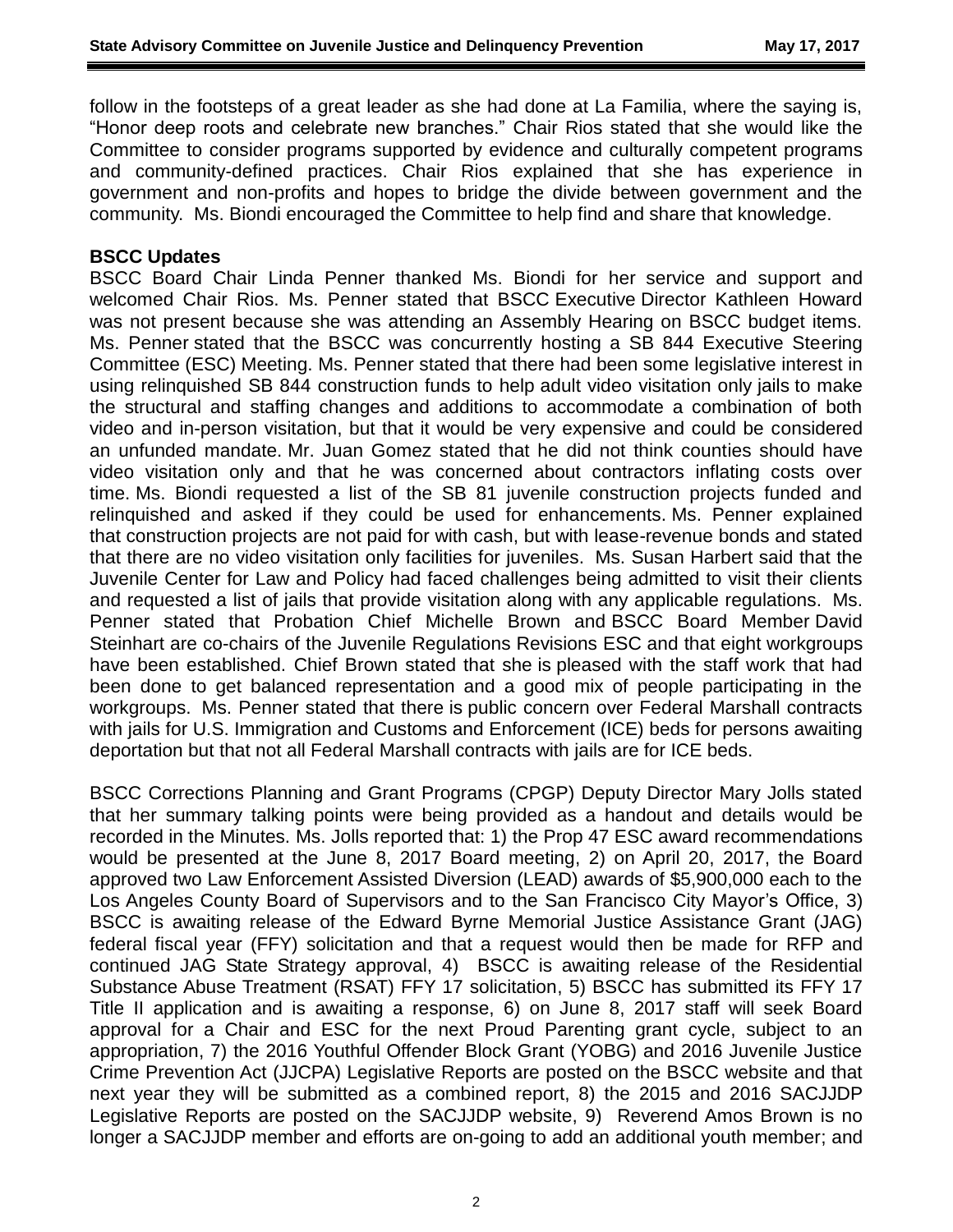10) BSCC along with the former SACJJDP Chair and Judge participated in the Georgetown R.E.D. Certificate Program and is working on its Capstone Project that includes a BSCC evaluation and staff training. Ms. Jolls reported that BSCC issued a RFP for a consultant to provide the evaluation and training with a due date of May 17, 2017 and that the RFP would be reissued if there is insufficient response. Ms. Biondi asked if the project could be given directly to known R.E.D. experts. Ms. Jolls said no as the state's sole source threshold was around \$5,000 and this project would cost more. Dr. Davis asked how BSCC RFPs are distributed other than posting on the website and Ms. Jolls stated that it varies by type of RFP. Mr. Gomez asked that it be standard practice to release RFPs to members who could generate additional publicity. Ms. Jolls stated that BSCC analyst Alfonso Jimenez has accepted another position and that Kally Sanders will assist with SACJJDP support until his position can be filled.

## **Agenda Item C Legislation**

Chair Rios described the attachments in the member packages as 1) Commonweal report and description of legislation, 2) SACJJDP report of legislation based on key words previously identified by SACJDDP which can be amended at a future meeting if desired; and 3) the BSCC report of tracked legislation.

## **Agenda Item D Federal Advisory Committee on Juvenile Justice 2017 Survey**

Ms. Biondi expressed frustration that staff did not distribute the Federal Advisory Committee on Juvenile Justice's (FACJJ) State Advisory Group (SAG) survey regarding state progress on juvenile justice to the Committee so SACJJDP could respond to ensure that California's input was considered. Ms. Biondi stated that the survey responses could have been discussed at the March meeting. Ms. Biondi indicated that the draft responses staff prepared did not provide a response to the question regarding federal legislation priorities and that she was not given enough time to review. Ms. Biondi expressed concerns that SACJJDP and its work is not always a priority. Ms. Jolls apologized and explained that the survey arrived while staff were responding to the unexpectedly early release of the Title II federal solicitation and that staff chose to use the March meeting to focus on its approval as a priority. Ms. Susan Harbert said there should have been more communication. Ms. Penner stated that these were valid points, that she accepted responsibility, and that staff do and will make this work a priority. Ms. Jolls advised that staff did submit SACJJDP's current State Plan and survey questions (with the exception of a response to a question regarding pending federal legislation priorities), after Ms. Biondi's approval, to Judge Timberlake who confirmed both documents were received prior to the FACJJ discussion. Ms. Jolls stated that staff is committed to the Title II and SACJJDP work and looks forward to the work ahead. Chair Rios noted that the FACJJ survey question regarding federal legislation was written in a way that meant that SACJJDP could not respond as a body but that members can respond as individuals and asked that staff follow up with FACJJ on that point. Chair Rios asked that members who wished to complete the survey as individuals send their responses to Ms. Woodman who would forward them to Judge Timberlake.

# **Agenda Item E Title II Budget Overview**

Ms. Jolls stated that the 2014 Title II award amount is higher because it represents a onetime combination of FFY 13 and FFY 14 funds by OJJDP. Ms. Jolls stated that the Estimated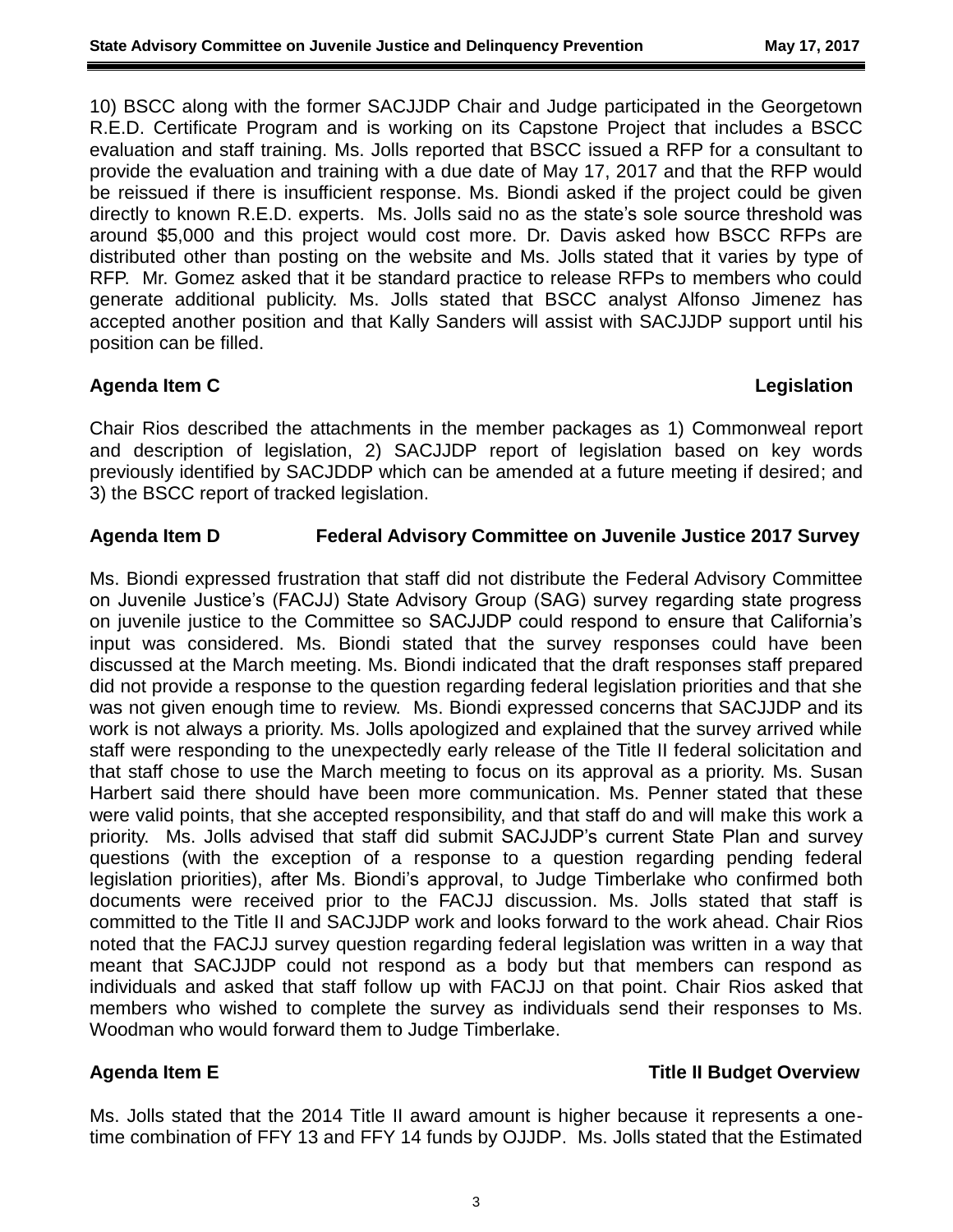Balance does not include expenses still being processed in the state fiscal system or planned expenses through September 30, 2017. Ms. Jolls stated that the maximum allocation amount to SAGs is set in federal statute as 5% of the lowest award to any state, that OJJDP announces the cap in each solicitation and that for the past few years, the cap has been \$20,000. Ms. Jolls explained that the SACJJDP set-aside for years 2015 and 2016 was originally \$10,000 for SACJJDP but now that the membership is larger the BSCC has obtained OJJDP verbal approval to increase both 2015 and 2016 to the maximum amount of \$20,000. OJJDP official approval is pending. Ms. Jolls explained the current SACJJDP balance of \$59,000 is a one-time result of these augmentations from prior years and that once the surplus is depleted, future years will be limited to the annual maximum. Mr. Winston Peters asked how much an average SACJJDP meeting costs and Ms. Jolls replied approximately \$5,000 regardless of whether it was held in Los Angeles or Sacramento assuming 17 members attend. Ms. Jolls explained that BSCC staff costs are charged solely to the BSCC Administrative and State Support Funds and that these funds are also used for all grant related activity. Ms. Jolls stated the BSCC is required to match Title II Administrative funds with state general funds and that while OJJDP allows states to use up to 10% of their Title II award for administrative costs, the BSCC state spending authority is capped annually at \$199,000. Ms. Jolls stated that unexpended Title II administrative funds could be considered for transfer to local grant programs in the future. Dr. B.J. Davis asked why the Compliance Monitoring Set-aside was not being spent down. Ms. Jolls stated that Facility Standards and Operations Deputy Director Allison Ganter would be at the June meeting to explain the Compliance Monitoring budget.

### **Agenda Item F Title II New State Plan Requirements Overview**

Ms. Woodman noted that Title II is funded under the Juvenile Justice Delinquency Prevention Act and BSCC is bound by its requirements. Ms. Woodman directed members' attention to the State Plan requirements on pages 6-7 and 12-15 of the FFY 2017 solicitation and to Appendix B program purpose areas on pages 40-43. Ms. Woodman stated that staff will ensure compliance as SACJJDP develops the State Plan. Ms. Jolls stated that this will be a new Plan and SACJJDP can set new priorities. Chair Rios stated that members will want to look at those priorities and ask whether enough has been accomplished in those areas or if members wish to continue them. Chair Rios stated that it is important to hear from the community and that staff are planning a public comment meeting for June in Sacramento and in September in Southern California. Ms. Jolls stated that staff would now move forward. Dr. B.J. Davis and Dr. Carly Dierkhising discussed the need to have data to inform the committee about justice-involved youth needs and program effectiveness. Chief Brown asked if BSCC had done a prior gap analysis. Chair Rios stated that members have the prior Three Year Plan as a guideline. District Attorney O'Malley and Ms. Biondi expressed concern that thousands of kids are being diverted from detention without being provided services. Mr. Peters stated that it will be important to define terms. Ms. Biondi stated that she would like to see the new data counties report for AB 1998 in October. Mr. James Anderson stated that there needs to be a mechanism for ESC members to reject an unsuitable grant applications. Chair Rios stated it is important to recognize that every county is different and SACJJDP wants to achieve a mix of rural, suburban, and urban programs. Chief Brown stated that SACJJDP could use a two-day meeting to work on the plan.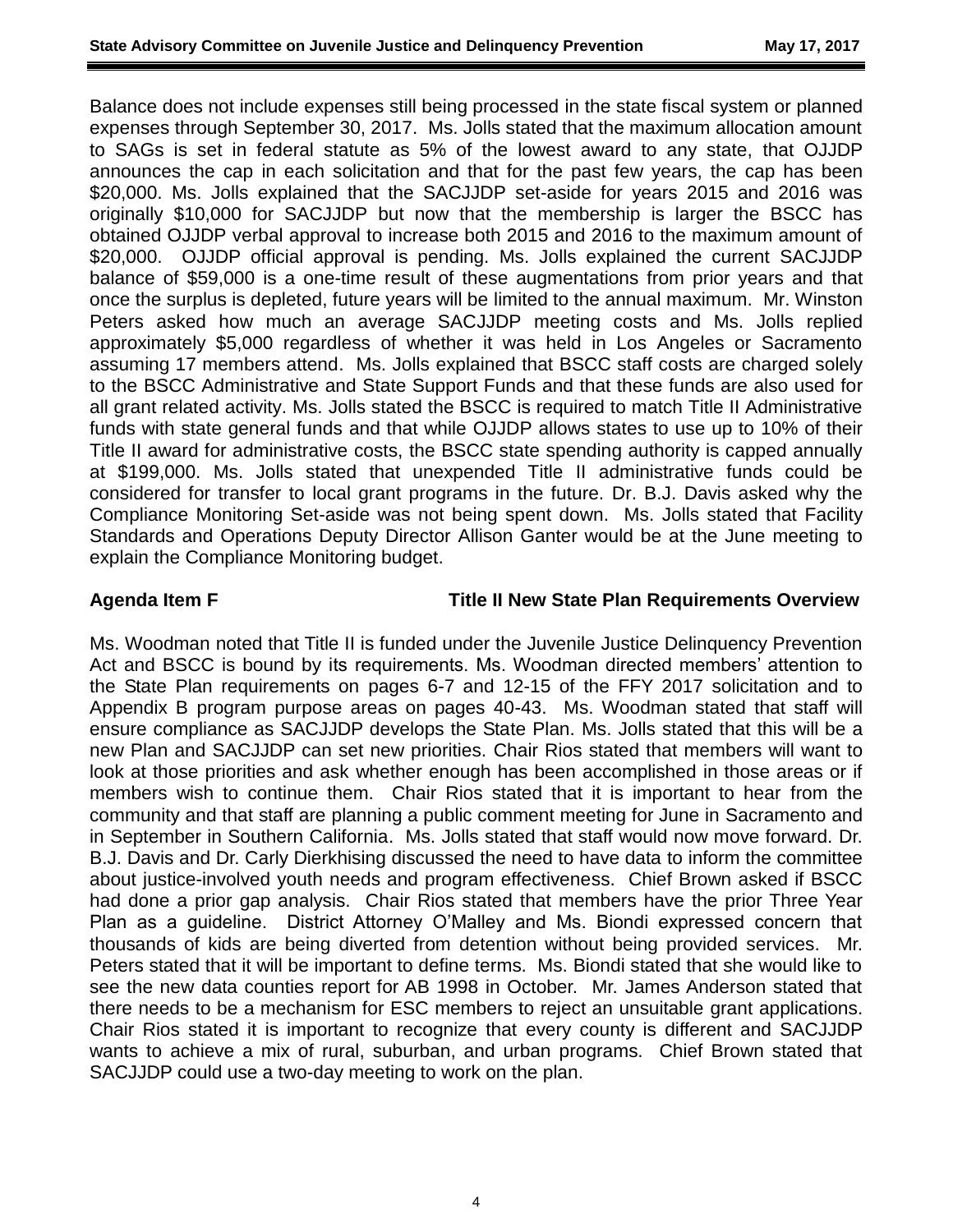## **Agenda Item G Grant Program Overview**

CPGP Field Representative Eloisa Tuitama explained that she provides ongoing technical assistance to subgrantees on a one-to-one basis to ensure they are making appropriate expenditures, complying with federal requirements, and to ensure that program objectives are being met. Ms. Tuitama stated that the BSCC grant process operates in three stages: Grant Development, Pre-award, and Grant Cycle. Ms. Tuitama explained that technical assistance is to help grantees accomplish their goals in alignment with grant requirements. Ms. Tuitama stated that it was up to the Chair and/or SACJJDP to decide whether to form an ESC or use the Committee itself for RFP development, who to fund, how much they get, what data they will be required to provide, and whether there will be an evaluation component. Ms. Biondi stated that the state does a good job of attracting quality community-based organizations and requested a description from a prior grant. Ms. Harbert requested a sample grant cycle for a small, medium, and large grantee. Mr. Anderson stated that it is sometimes hard for community-based organizations to meet all SACJJDP requirements. Chair Rios stated that SACJJDP should make it basic to the federal requirements and what BSCC/SACJJDP/ESC need additionally. Dr. Davis stated that SACJJDP must have data, not just anecdotal evidence that a program works. Ms. Biondi stated that restricting applicants to name-brand evidence-based practices can be cost prohibitive for smaller organizations that can't invest the years and dollars required into rigorous research studies. Dr. Dierkhising stated that there are various levels such as evidence-informed, promising practices and evidence based practices. Chair Rios stated that many of the evidence based practices have not been normed on cultural communities so members need to consider how to include culturally relevant and community defined practices. Mr. Peters asked what SAJJDP's role might be in evaluating and or giving a stamp of approval to successful programs funded. Ms. Penner noted that applicants often do not yet know what organizations they will be contracting with because their county requires them to go through a Request for Bids/Services process after they have been selected as an awardee.

## **Agenda Item H Draft Title II Timeline Review**

District Attorney O'Malley excused herself from the meeting.

Ms. Woodman directed members to the Draft Title II Timeline in their packets as a tool for future planning. Chair Rios stated that the next SACJJDP meeting will be on June 21, 2017 in Sacramento and it would be the first opportunity to take public input on the State Plan. Chair Rios stated the need for the June meeting notice to be distributed as soon as possible.

Chair Rios noted that the following meeting will be on September 20, 2017 in Southern California and that the meeting could have the same schedule as June's. There was some discussion on the venue and several members suggested Cal Endowment's facility. Chief Brown suggested the Ontario public library. No decision was made. Chair Rios suggested that members and BSCC staff continue to research possible places.

Chair Rios stated that the last 2017 meeting would be in October in Sacramento and it will be SACJJDP's opportunity to review the public input received. Dr. Davis stated that the October meeting could possibly be a two day session. Chair Rios suggested October 18-19, 2017. All present remaining favored these dates. Chair Rios stated that members should come prepared to set the meeting dates for 2018.